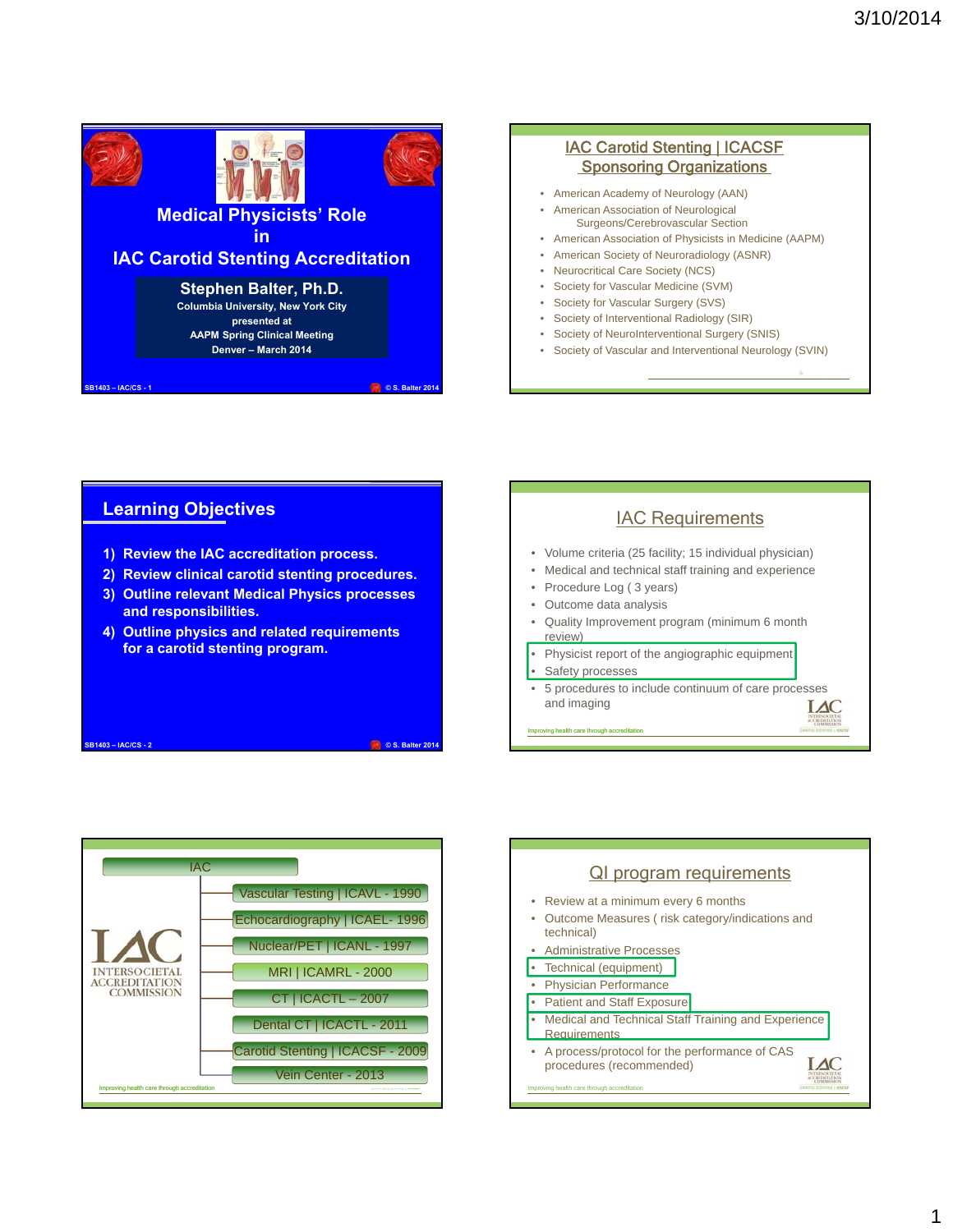# **Why these sessions?**

#### **"Physics" reports submitted in good faith to IAC-CS did not respond to the standard.**

- **Facility administration not have noticed or understood than enhanced "physics" requirements are needed for IAC accreditation.**
- **Physicists may not have been aware accreditation or that physics is part of the application.**
- **Routine physics QA reports were submitted to IAC by facility administration.**
	-
	- **Testing and evaluation usually included only the minimum regulatory requirements (some irrelevant).**
	- **These reports had been accepted by regulators.**

#### **SB1403 – IAC/CS - 7 © S. Balter 2014**

# **Carotid Stenting Physics**

**Goal is to bring medical physics related activities up to the level of best practices.**

- **Carotid stenting should be performed using equipment that meets IEC interventional standards.**
- **Patient and staff radiation management using best practices.**
- **All staff should have appropriate initial and continuing radiation safety training.**

**SB1403 – IAC/CS - 10 © S. Balter 2014**

# **Process improvement**

- **Technical information in this presentation is for your consideration**
	- **Not prescriptive**
	- **Starting point for implementing a facility's program**
- **Medical physicists add value by understanding and appropriately contributing to relevant processes.**
- **You are professionals ! !**

#### **SB1403 – IAC/CS - 8 © S. Balter 2014**

# **Physicists' Clinical Knowledge**

- **Some first hand knowledge of clinical practice provides essential background information that will improve consultations with administrative and clinical staff.**
- **IAC Standard recommends observation of at least one procedure per year.**

**SB1403 – IAC/CS - 11 © S. Balter 2014**

# **Accreditation<sup>θ</sup>**

- **Ensure high quality care by encouraging and recognizing the provision of quality imaging diagnostic evaluations.**
- **Facilities assess every aspect of daily operation and its impact on the quality of health care provided to patients.**
- **Facilities often identify and correct potential problems, revise protocols and validate QI Programs.**
- **Accreditation is renewed every three years; a long-term commitment to quality and self-assessment is developed and maintained.**
- **Reimbursement directives that require accreditation of the facility have been instituted by Medicare carriers as well as private insurers.**

#### **θ Adapted from IAC statement**

**SB1403 – IAC/CS - 9 © S. Balter 2014**

# **Cartotid Stenosis - Anatomy**

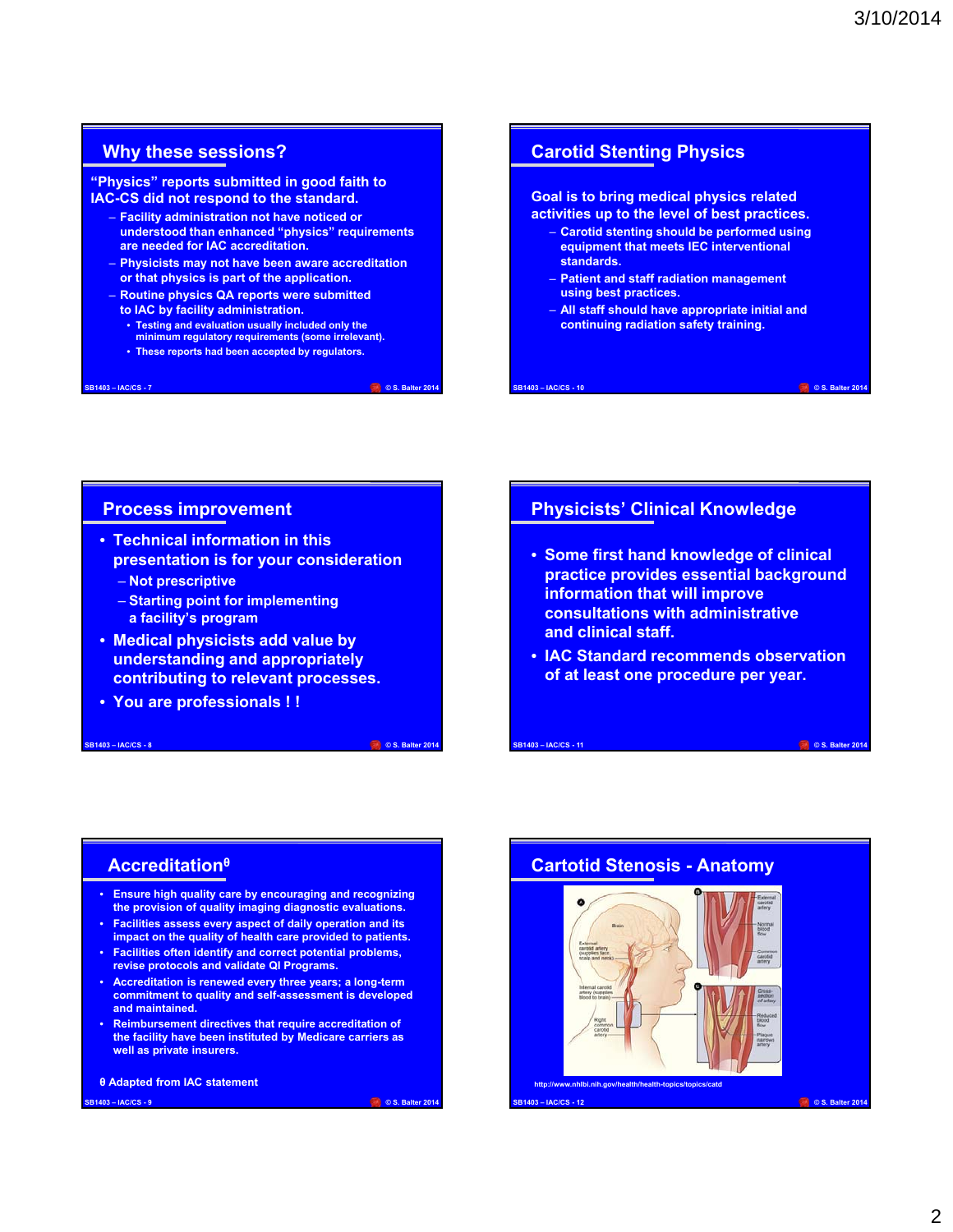



| <b>Procedure</b>        |                                   |                  |
|-------------------------|-----------------------------------|------------------|
|                         |                                   |                  |
|                         |                                   |                  |
|                         |                                   |                  |
|                         |                                   |                  |
| <b>Initial Stenosis</b> | <b>Stent</b><br><b>Deployment</b> | <b>Result</b>    |
| SB1403-IAC/CS-14        |                                   | © S. Balter 2014 |

# **Physics topics**

- **Training**
- **Facility Design**
- **Equipment Selection**
- **Equipment QA**
- **Patient Dose Monitoring**
- **Staff Radiation Protection**



**Goal is to reduce probability of future strokes**

 $IAC$ 

bing health care through accreditation

# **Training: Radiation Safety**

• **All individuals participating in carotid stent procedures must be trained.**

**SB1403 – IAC/CS - 17 © S. Balter 2014**

- **Initial training is not specified by IAC.**
- **Recurrent training of at least 1 CME every three years.**
- **Documentation of training is required for accreditation.**

**SB1403 – IAC/CS - 18 © S. Balter 2014**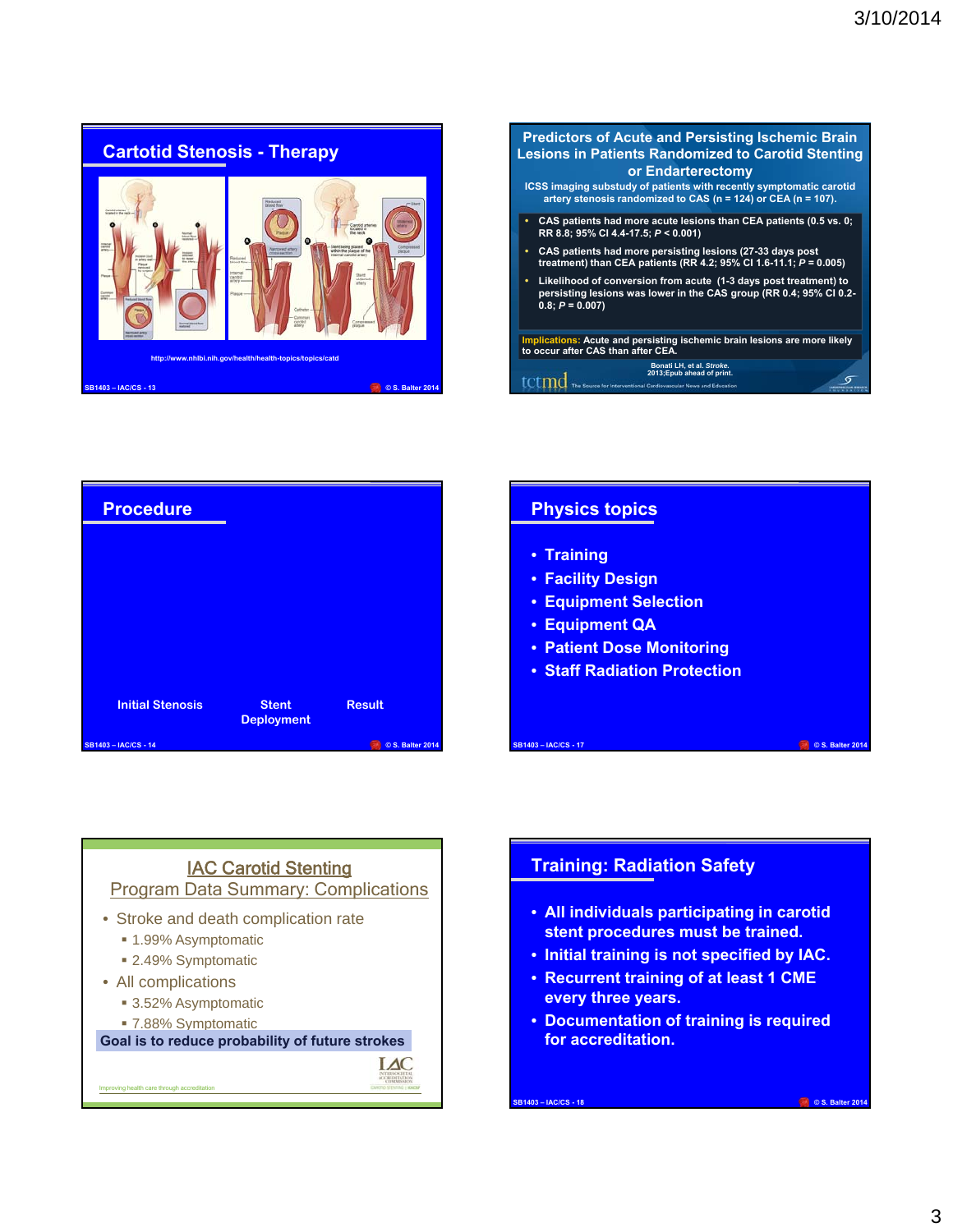



# **Training – Useful topics**

- **Radiation risks**
	- **Patient**
	- **Staff**
- **Equipment configuration and function.**
- **Relevant image formation.**
- **Operational radiation safety.**
- **Review of facility radiation data.**

#### **SB1403 – IAC/CS - 20 © S. Balter 2014**

### **Fluoroscopic Equipment**

- **Should (substantially) conform to IEC 60601-2-43 (Interventional Fluoroscopes)**
	- **Reference point air kerma and KAP monitoring**
	- **Structured Dose Report Export (2nd Ed. 2010)**
	- **Many other important features**
- **Newer systems will eventually comply with NEMA XR-27 (QA mode)**
	- **Manual control of system parameters during testing.**
	- **Output of configuration details**
	- **Output of "for processing" images**

**SB1403 – IAC/CS - 23 © S. Balter 2014**

# **Medical Physicist's Qualifications**

- **Qualified Medical Physicist**
	- **Usual pathways for initial qualification** – **Eventual board certification**
	-
- **Recurrent training per CAMPEP**
- **Recurrent clinical** 
	- **observing one procedure per year (at each facility)**

**SB1403 – IAC/CS - 21 © S. Balter 2014**

# **Equipment QA**

- **NY State regulatory on IAC website** – **Sample regulatory minimum**
- **Additional items may be added**
	- **Configuration documentation**
	- **Collimation limited to less than FOV**
	- **Maximum acquisition outputs**
	- **SID tracking**
	- **Integrated dosimeter accuracy**
	- **Effects of magnification**

**SB1403 – IAC/CS - 24 © S. Balter 2014**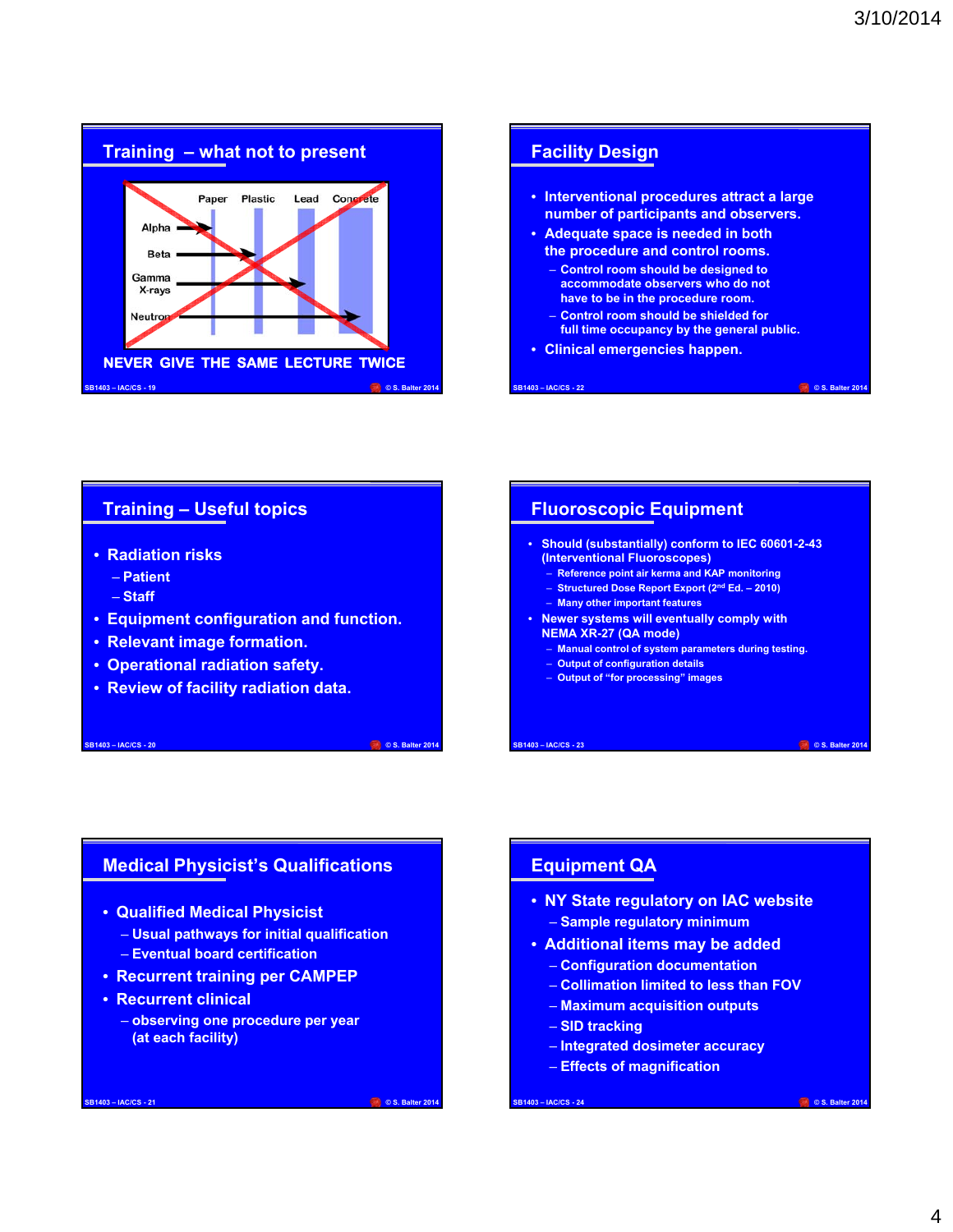

**Collimator Limits**

**continuous monitoring.** – **Most frequent QA failure** – **Service can set to approx. 95%** 

– **Clinicians never comment on the small unused margin.**

**in most systems.**

| <b>NY State Output Protocol</b>                                                                                                                                                                               |              |              |                            |                          |                        |  |  |
|---------------------------------------------------------------------------------------------------------------------------------------------------------------------------------------------------------------|--------------|--------------|----------------------------|--------------------------|------------------------|--|--|
|                                                                                                                                                                                                               | 19 mm Al     | 38 mm Al     | 38 mm Al<br>$+0.5$ mm $Cu$ | 38 mm Al<br>$+2$ mm $Cu$ | 38 mm AI<br>+ Pb or Cu |  |  |
| <b>Fluoro</b>                                                                                                                                                                                                 | <b>XXXXX</b> | <b>XXXXX</b> | <b>XXXXX</b>               | <b>XXXXX</b>             | <b>XXXXX</b>           |  |  |
| <b>Acquisition</b>                                                                                                                                                                                            | <b>XXXXX</b> | <b>XXXXX</b> | <b>XXXXX</b>               | <b>XXXXX</b>             |                        |  |  |
| the most common clinical mode<br>for CS<br>• Max output for acquisition<br>mode is not required - typically<br>2 – 4 times the 2 mm Cu value<br>• What happens at the table-top<br>when the SID is increased? |              |              |                            |                          |                        |  |  |
| <b>SB1403-IAC/CS-28</b>                                                                                                                                                                                       |              |              |                            |                          | © S. Balter 2014       |  |  |





# **Integrated dose monitor testing**

- **Reliable values are the basis of dose management QA**
	- **Clinical decision making**
	- **Dosimetry review**
	- **Evaluation of structured dose reports.**

**SB1403 – IAC/CS - 30 © S. Balter 2014**

• **TG-190 protocol nearly complete**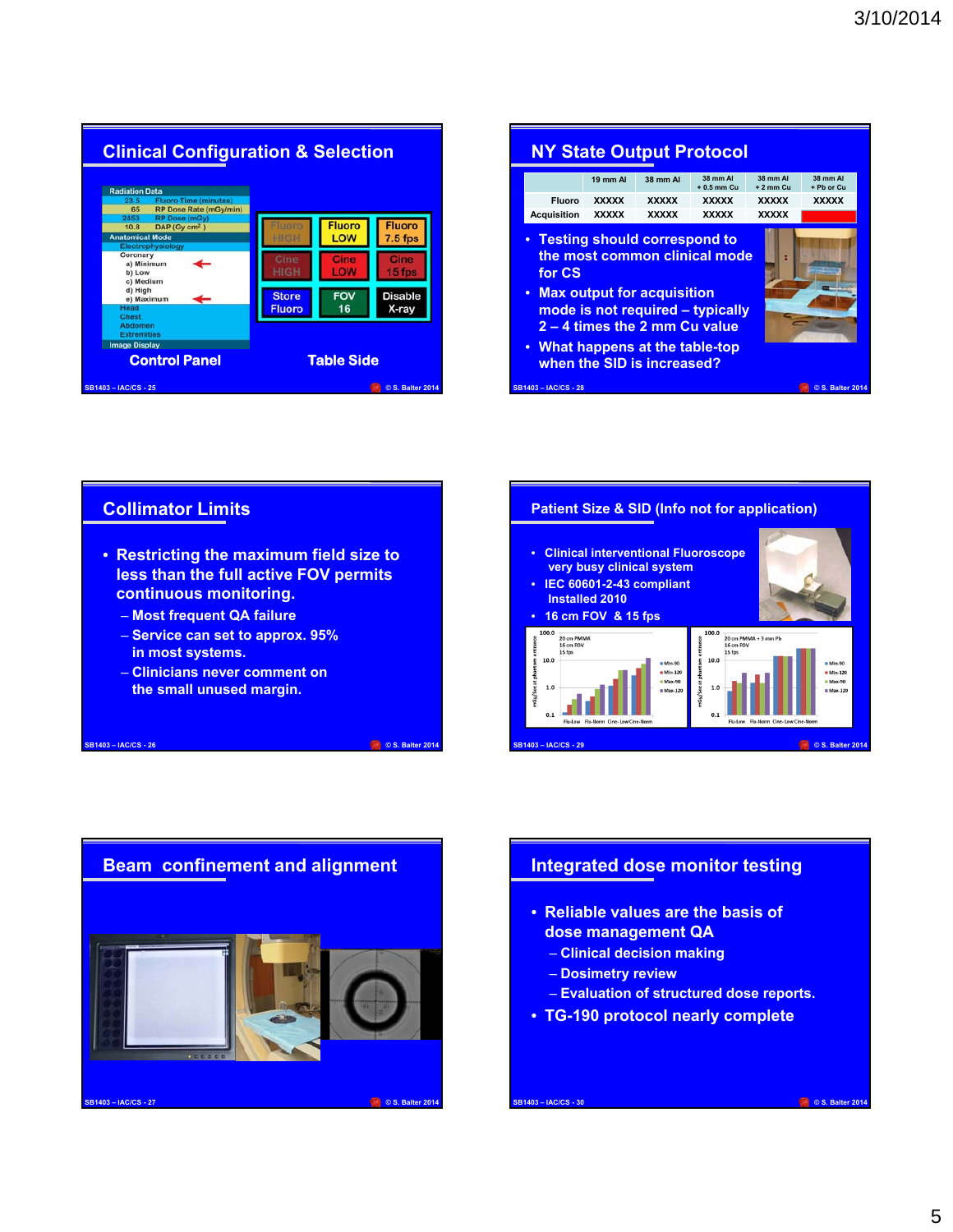# **Partial procedure (AAPM TG-190 wip)**



**≈ 100 kV (≈ 8 mm Cu) FS at isocenter ≈ 70 cm2 Integrate 50 – 100 mGy Test with different dose-rates**



**SB1403 – IAC/CS - 31 © S. Balter 2014**

# **Patient Radiation Management**

- **Essentially per published guidelines** – **NCRP – 168**
	- **SIR / CIRSE**
- **Integration into periodic QA**
	- **Clinical dose logs**
	- **Periodic MP statistical analysis**
	- **Periodic reports to clinical QA team**

**SB1403 – IAC/CS - 34 © S. Balter 2014**

# **Geometric Effects**

- **Resolution vs FOV**
- **Resolution vs mode**
- **Resolution vs magnification**

# **Staff Radiation Management**

- **Monitoring results**
- **Work habits based on observed procedures**

# **SB1403 – IAC/CS - 33 © S. Balter 2014 HCB – effects of magnification S L**

**SB1403 – IAC/CS - 32 © S. Balter 2014**

# **SB1403 – IAC/CS - 36 © S. Balter 2014 Situational awareness (photo taken at monitor location)**

**SB1403 – IAC/CS - 35 © S. Balter 2014**